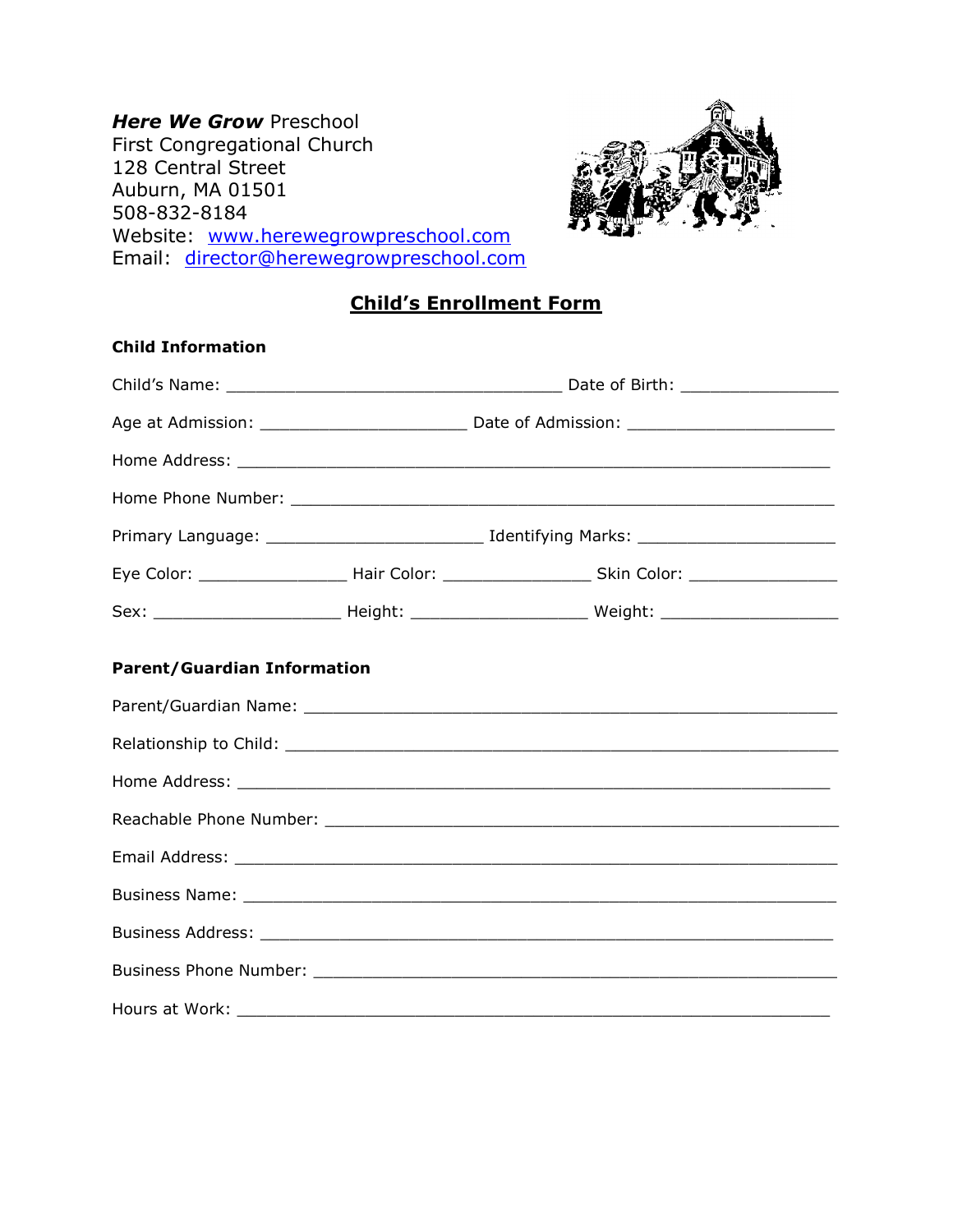| <b>Additional Information</b>                                                                      |
|----------------------------------------------------------------------------------------------------|
|                                                                                                    |
|                                                                                                    |
|                                                                                                    |
| Individual Health Plan for child with a chronic health condition? If yes, please attach. _____     |
| Copies of any custody agreements, court orders, and restraining orders pertaining to the<br>child? |
|                                                                                                    |
|                                                                                                    |
|                                                                                                    |
|                                                                                                    |
|                                                                                                    |

Parent / Guardian Signature

**Date**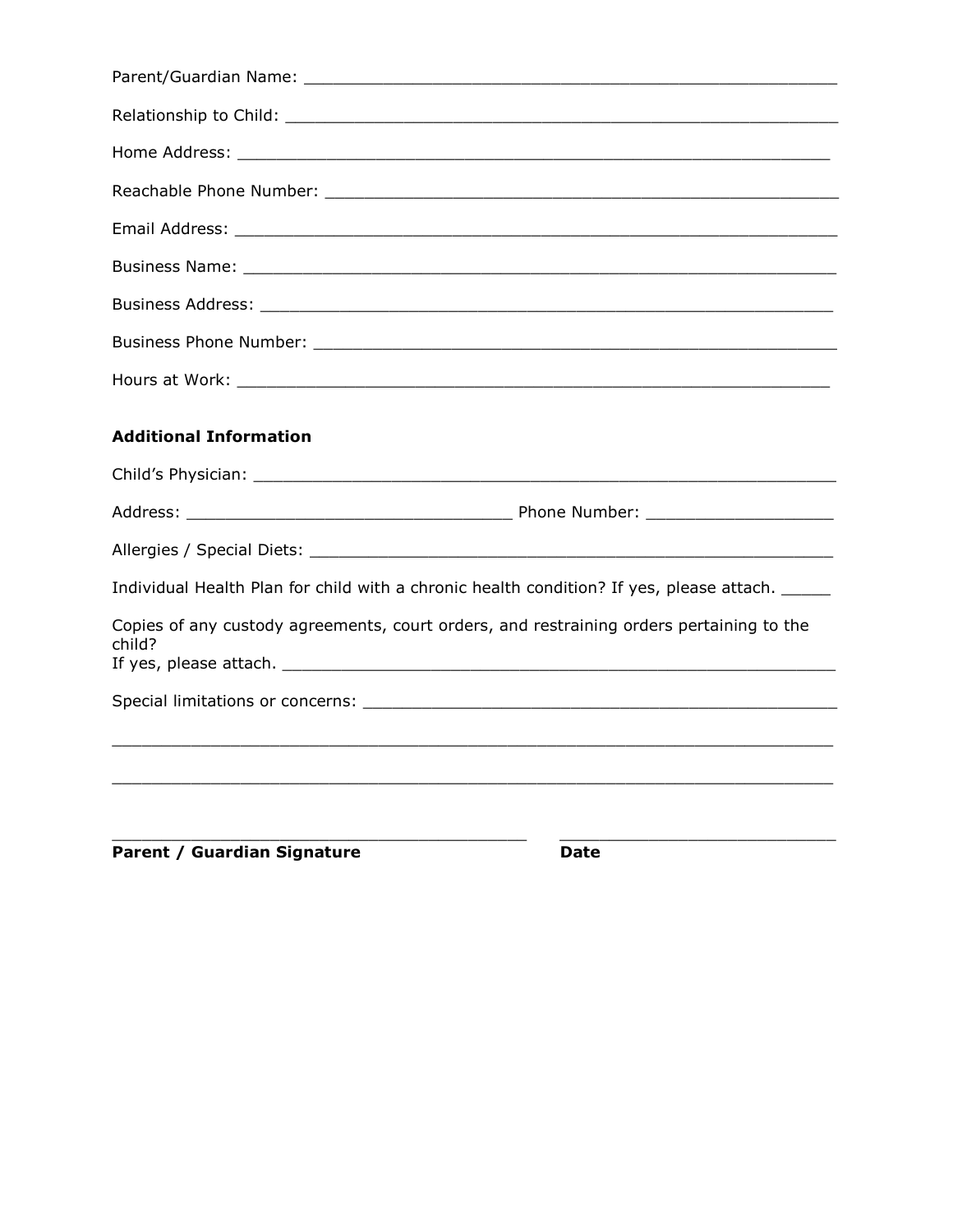| <b>Here We Grow Preschool</b><br>First Congregational Church<br>128 Central Street<br>Auburn, MA 01501<br>508-832-8184<br>Website: www.herewegrowpreschool.com<br>Email: director@herewegrowpreschool.com |  |  |  |
|-----------------------------------------------------------------------------------------------------------------------------------------------------------------------------------------------------------|--|--|--|
| Registration Fee _____________________ Date________________________ Cash/Check_____________________                                                                                                       |  |  |  |
| <b>Child's Information</b>                                                                                                                                                                                |  |  |  |
|                                                                                                                                                                                                           |  |  |  |
|                                                                                                                                                                                                           |  |  |  |
|                                                                                                                                                                                                           |  |  |  |
|                                                                                                                                                                                                           |  |  |  |
| <b>Parent/Guardian Information</b>                                                                                                                                                                        |  |  |  |
|                                                                                                                                                                                                           |  |  |  |
|                                                                                                                                                                                                           |  |  |  |
|                                                                                                                                                                                                           |  |  |  |
| <b>Additional Information</b>                                                                                                                                                                             |  |  |  |
| Allergies/Special Diet_                                                                                                                                                                                   |  |  |  |
|                                                                                                                                                                                                           |  |  |  |
| Session Preferred Management and Contract and Contract of the Contract of the Contract of the Contract of the                                                                                             |  |  |  |

Parent / Guardian Signature Date

 $\_$  , and the set of the set of the set of the set of the set of the set of the set of the set of the set of the set of the set of the set of the set of the set of the set of the set of the set of the set of the set of th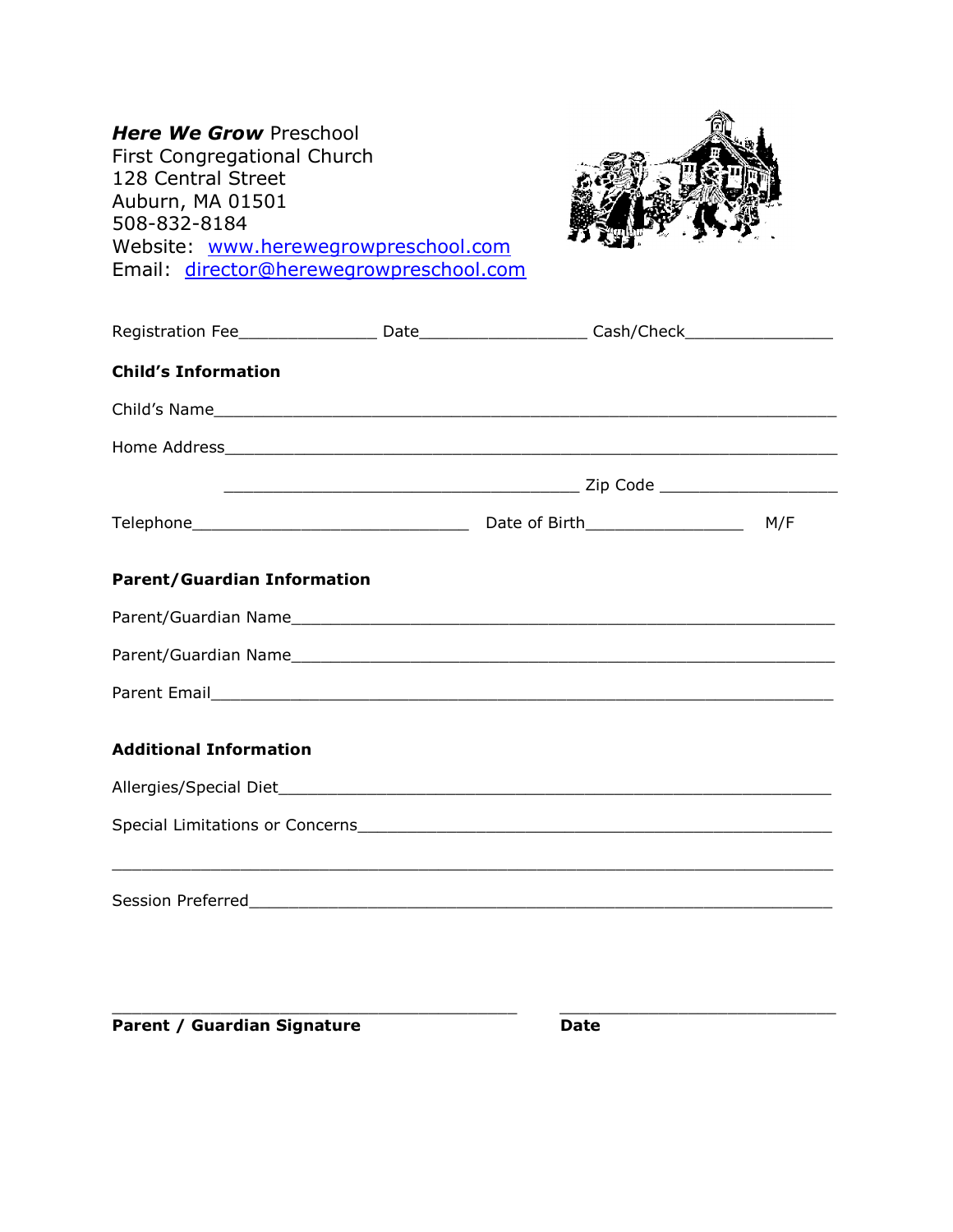# Developmental History and Background Information

Regulations for licensed child care facilities require this information to be on file to address the needs of children while in care.

| Members of Childs Family:                                                                                                                                                                                                      |  |  |  |  |
|--------------------------------------------------------------------------------------------------------------------------------------------------------------------------------------------------------------------------------|--|--|--|--|
|                                                                                                                                                                                                                                |  |  |  |  |
| <b>Developmental History</b>                                                                                                                                                                                                   |  |  |  |  |
| Age began sitting: _______________ crawling: ______________ walking: ___________ talking: __________                                                                                                                           |  |  |  |  |
|                                                                                                                                                                                                                                |  |  |  |  |
|                                                                                                                                                                                                                                |  |  |  |  |
|                                                                                                                                                                                                                                |  |  |  |  |
| <b>Health</b>                                                                                                                                                                                                                  |  |  |  |  |
|                                                                                                                                                                                                                                |  |  |  |  |
|                                                                                                                                                                                                                                |  |  |  |  |
|                                                                                                                                                                                                                                |  |  |  |  |
| Allergies i.e. asthma, hay fever, insect bites, medicine, food reactions:                                                                                                                                                      |  |  |  |  |
|                                                                                                                                                                                                                                |  |  |  |  |
|                                                                                                                                                                                                                                |  |  |  |  |
| <b>Eating Habits</b>                                                                                                                                                                                                           |  |  |  |  |
|                                                                                                                                                                                                                                |  |  |  |  |
|                                                                                                                                                                                                                                |  |  |  |  |
|                                                                                                                                                                                                                                |  |  |  |  |
| <b>Toilet Habits</b>                                                                                                                                                                                                           |  |  |  |  |
| Are Pull-Ups used? ________________________ Has toilet training been attempted?____________________                                                                                                                            |  |  |  |  |
| What is used at home? Potty-chair? __________ Special child seat? __________ Regular seat? _________                                                                                                                           |  |  |  |  |
| How does your child indicate bathroom needs (include special words): ______________________________                                                                                                                            |  |  |  |  |
|                                                                                                                                                                                                                                |  |  |  |  |
| Does your child have accidents? Does the control of the control of the control of the control of the control of the control of the control of the control of the control of the control of the control of the control of the c |  |  |  |  |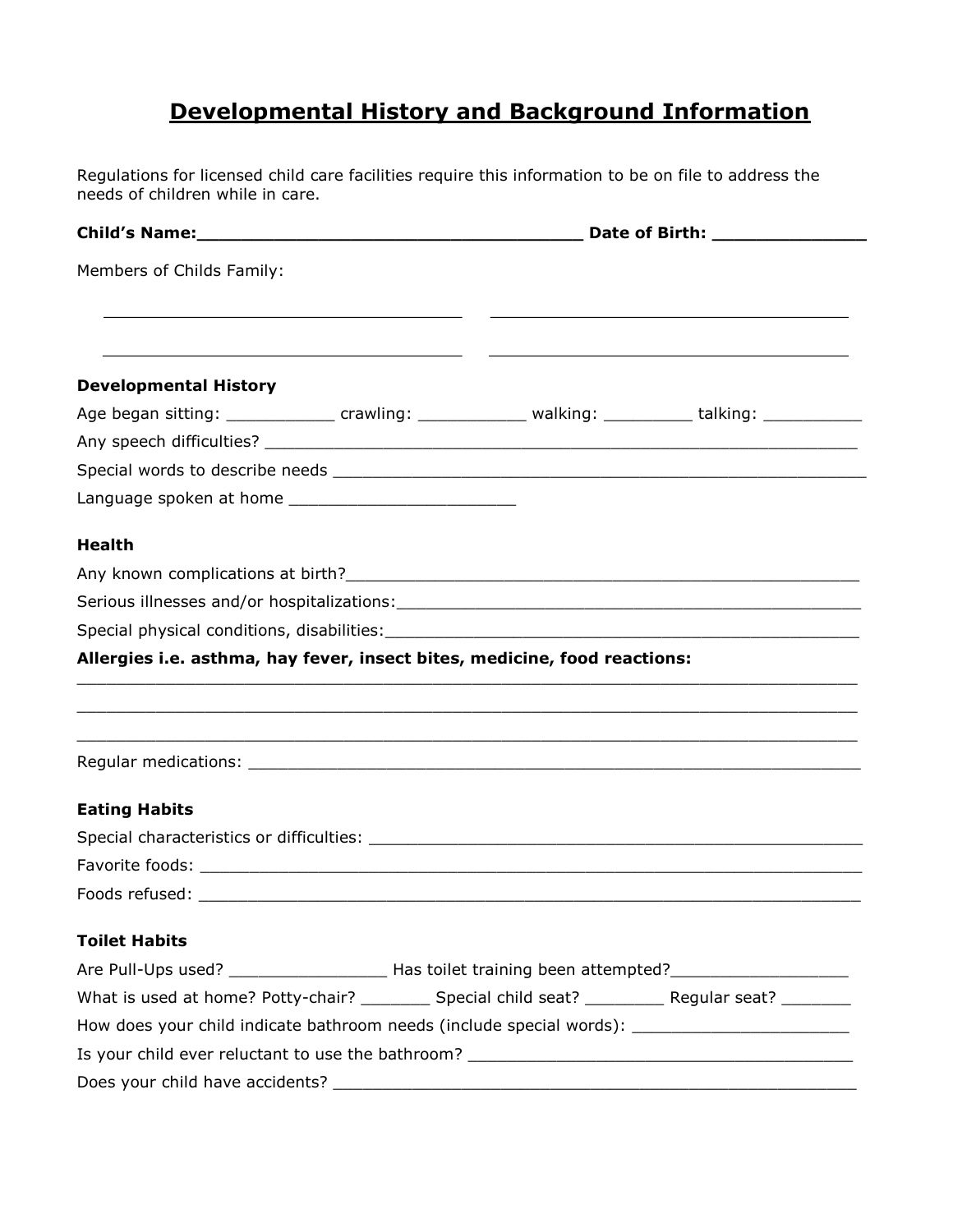Does your child become tired or nap during the day (include when and how long)?

Please note: The American Academy of Pediatrics has determined that placing a baby on his/her back to sleep reduces the risk of Sudden Infant Death Syndrome (SIDS). SIDS is the sudden and unexplained death of a baby under one year of age. If your child does not usually sleep on his/her back, please contact your pediatrician immediately to discuss the best sleeping position for your baby. Please also take the time to discuss your child's sleeping position with your caregiver.

\_\_\_\_\_\_\_\_\_\_\_\_\_\_\_\_\_\_\_\_\_\_\_\_\_\_\_\_\_\_\_\_\_\_\_\_\_\_\_\_\_\_\_\_\_\_\_\_\_\_\_\_\_\_\_\_\_\_\_\_\_\_\_\_\_\_\_\_\_\_\_\_\_\_\_\_\_\_\_

\_\_\_\_\_\_\_\_\_\_\_\_\_\_\_\_\_\_\_\_\_\_\_\_\_\_\_\_\_\_\_\_\_\_\_\_\_\_\_\_\_\_\_\_\_\_\_\_\_\_\_\_\_\_\_\_\_\_\_\_\_\_\_\_\_\_\_\_\_\_\_\_\_\_\_\_\_\_\_

\_\_\_\_\_\_\_\_\_\_\_\_\_\_\_\_\_\_\_\_\_\_\_\_\_\_\_\_\_\_\_\_\_\_\_\_\_\_\_\_\_\_\_\_\_\_\_\_\_\_\_\_\_\_\_\_\_\_\_\_\_\_\_\_\_\_\_\_\_\_\_\_\_\_\_\_\_\_\_ \_\_\_\_\_\_\_\_\_\_\_\_\_\_\_\_\_\_\_\_\_\_\_\_\_\_\_\_\_\_\_\_\_\_\_\_\_\_\_\_\_\_\_\_\_\_\_\_\_\_\_\_\_\_\_\_\_\_\_\_\_\_\_\_\_\_\_\_\_\_\_\_\_\_\_\_\_\_\_

\_\_\_\_\_\_\_\_\_\_\_\_\_\_\_\_\_\_\_\_\_\_\_\_\_\_\_\_\_\_\_\_\_\_\_\_\_\_\_\_\_\_\_\_\_\_\_\_\_\_\_\_\_\_\_\_\_\_\_\_\_\_\_\_\_\_\_\_\_\_\_\_\_\_\_\_\_\_\_

\_\_\_\_\_\_\_\_\_\_\_\_\_\_\_\_\_\_\_\_\_\_\_\_\_\_\_\_\_\_\_\_\_\_\_\_\_\_\_\_\_\_\_\_\_\_\_\_\_\_\_\_\_\_\_\_\_\_\_\_\_\_\_\_\_\_\_\_\_\_\_\_\_\_\_\_\_\_\_

When does your child go to bed at night? \_\_\_\_\_\_\_\_\_\_\_ and get up in the morning? \_\_\_\_\_\_\_\_\_\_\_\_\_

Describe any special characteristics or needs (stuffed animal, story, mood on waking etc)

#### Social Relationships

How would you describe your child?

Previous experience with other children/day care:

Reaction to strangers: entitled as a set of the Able to play alone?

\_\_\_\_\_\_\_\_\_\_\_\_\_\_\_\_\_\_\_\_\_\_\_\_\_\_\_\_\_\_\_\_\_\_\_\_\_\_\_\_\_\_\_\_\_\_\_\_\_\_\_\_\_\_\_\_\_\_\_\_\_\_\_\_\_\_\_\_\_\_\_\_\_\_\_\_\_\_\_

\_\_\_\_\_\_\_\_\_\_\_\_\_\_\_\_\_\_\_\_\_\_\_\_\_\_\_\_\_\_\_\_\_\_\_\_\_\_\_\_\_\_\_\_\_\_\_\_\_\_\_\_\_\_\_\_\_\_\_\_\_\_\_\_\_\_\_\_\_\_\_\_\_\_\_\_\_\_\_

\_\_\_\_\_\_\_\_\_\_\_\_\_\_\_\_\_\_\_\_\_\_\_\_\_\_\_\_\_\_\_\_\_\_\_\_\_\_\_\_\_\_\_\_\_\_\_\_\_\_\_\_\_\_\_\_\_\_\_\_\_\_\_\_\_\_\_\_\_\_\_\_\_\_\_\_\_\_\_ \_\_\_\_\_\_\_\_\_\_\_\_\_\_\_\_\_\_\_\_\_\_\_\_\_\_\_\_\_\_\_\_\_\_\_\_\_\_\_\_\_\_\_\_\_\_\_\_\_\_\_\_\_\_\_\_\_\_\_\_\_\_\_\_\_\_\_\_\_\_\_\_\_\_\_\_\_\_\_

\_\_\_\_\_\_\_\_\_\_\_\_\_\_\_\_\_\_\_\_\_\_\_\_\_\_\_\_\_\_\_\_\_\_\_\_\_\_\_\_\_\_\_\_\_\_\_\_\_\_\_\_\_\_\_\_\_\_\_\_\_\_\_\_\_\_\_\_\_\_\_\_\_\_\_\_\_\_\_

\_\_\_\_\_\_\_\_\_\_\_\_\_\_\_\_\_\_\_\_\_\_\_\_\_\_\_\_\_\_\_\_\_\_\_\_\_\_\_\_\_\_\_\_\_\_ \_\_\_\_\_\_\_\_\_\_\_\_\_\_\_\_\_\_\_\_\_\_\_\_\_\_\_\_\_

 $\_$  ,  $\_$  ,  $\_$  ,  $\_$  ,  $\_$  ,  $\_$  ,  $\_$  ,  $\_$  ,  $\_$  ,  $\_$  ,  $\_$  ,  $\_$  ,  $\_$  ,  $\_$  ,  $\_$  ,  $\_$  ,  $\_$  ,  $\_$  ,  $\_$  ,  $\_$  ,  $\_$  ,  $\_$  ,  $\_$  ,  $\_$  ,  $\_$  ,  $\_$  ,  $\_$  ,  $\_$  ,  $\_$  ,  $\_$  ,  $\_$  ,  $\_$  ,  $\_$  ,  $\_$  ,  $\_$  ,  $\_$  ,  $\_$  ,

Favorite toys and activities: **Example 2018** 

Fears (the dark, animals, etc.):\_\_\_\_\_\_\_\_\_\_\_\_\_\_\_\_\_\_\_\_\_\_\_\_\_\_\_\_\_\_\_\_\_\_\_\_\_\_\_\_\_\_\_\_\_\_\_\_\_\_\_\_\_\_\_

How do you comfort your child?

What is the method of behavior management/discipline at home? \_\_\_\_\_\_\_\_\_\_\_\_\_\_\_\_\_\_\_\_\_\_\_\_\_\_\_

What would you like your child to gain from this childcare experience?

#### Daily Schedule

Please describe your child's schedule on a typical day.\_\_\_\_\_\_\_\_\_\_\_\_\_\_\_\_\_\_\_\_\_\_\_\_\_\_\_\_\_\_\_\_\_\_\_\_\_

Is there anything else we should know about your child? \_\_\_\_\_\_\_\_\_\_\_\_\_\_\_\_\_\_\_\_\_\_\_\_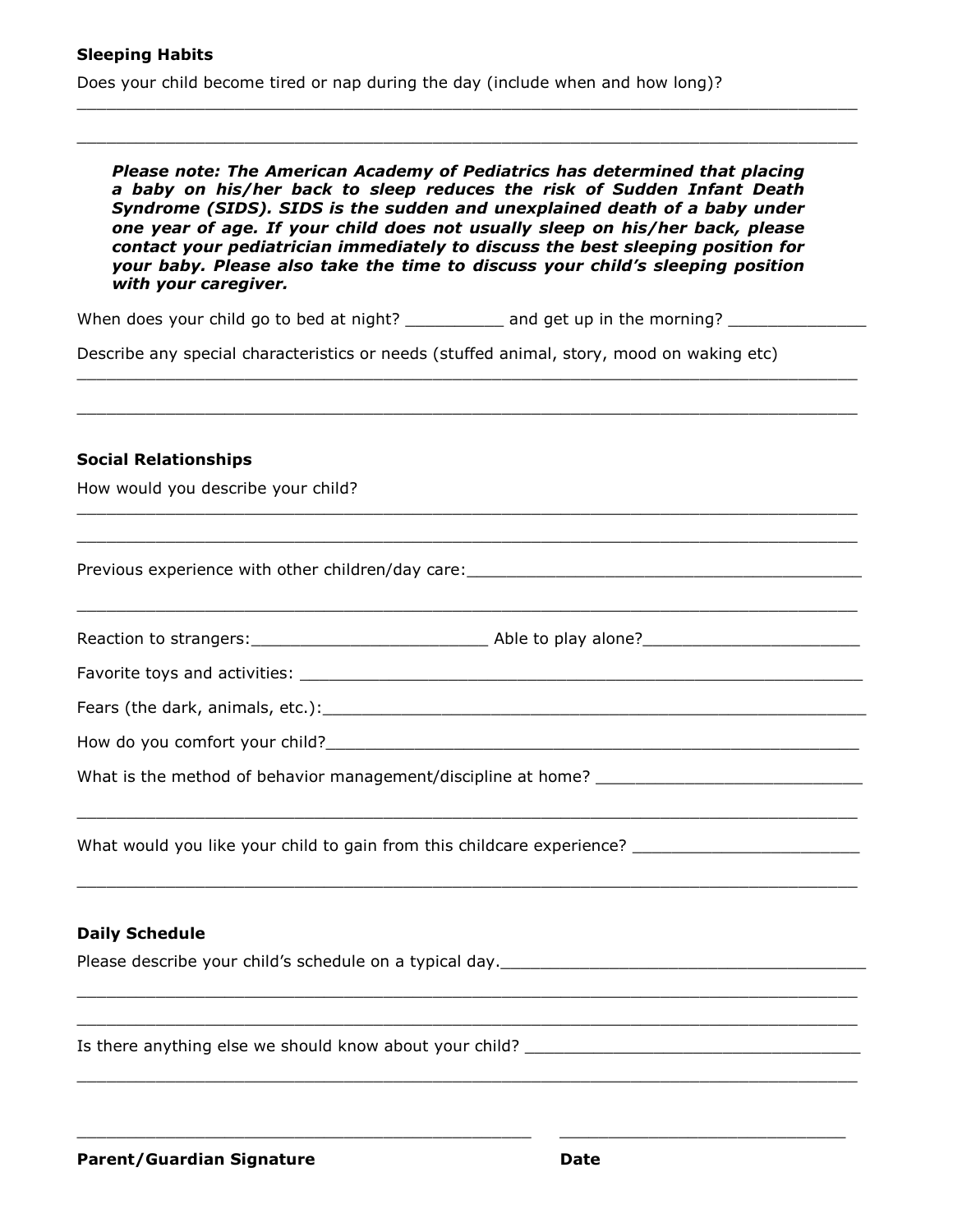## First Aid and Emergency Medical Care Consent Form

| I authorize staff in the child chare program who are trained in the basics of first aid/CPR to<br>give my child first aid/CPR when appropriate.                                                                                                                                                                                                               |  |  |  |  |  |  |
|---------------------------------------------------------------------------------------------------------------------------------------------------------------------------------------------------------------------------------------------------------------------------------------------------------------------------------------------------------------|--|--|--|--|--|--|
| I understand that every effort will be made to contact me in the event of any emergency<br>requiring medical attention for my child. However, if I cannot be reached, I hereby authorize<br>the program to transport my child to the nearest medical care facility and/or to ___________<br>____________, and to secure the necessary treatment for my child. |  |  |  |  |  |  |
|                                                                                                                                                                                                                                                                                                                                                               |  |  |  |  |  |  |
|                                                                                                                                                                                                                                                                                                                                                               |  |  |  |  |  |  |
| <b>Emergency Contacts (In order to be contacted)</b>                                                                                                                                                                                                                                                                                                          |  |  |  |  |  |  |
| Address: Andreas Address and A<br>Do you give permission for child to be released to this person? Yes ______ No ______<br>Do you give permission for child to be released to this person? Yes ______ No ______<br>Do you give permission for child to be released to this person? Yes _______ No ______                                                       |  |  |  |  |  |  |
|                                                                                                                                                                                                                                                                                                                                                               |  |  |  |  |  |  |
|                                                                                                                                                                                                                                                                                                                                                               |  |  |  |  |  |  |
|                                                                                                                                                                                                                                                                                                                                                               |  |  |  |  |  |  |
|                                                                                                                                                                                                                                                                                                                                                               |  |  |  |  |  |  |

Please use back of this form to add any additional names for emergency contact & permission to pick-up your child.

 $\_$  , and the set of the set of the set of the set of the set of the set of the set of the set of the set of the set of the set of the set of the set of the set of the set of the set of the set of the set of the set of th